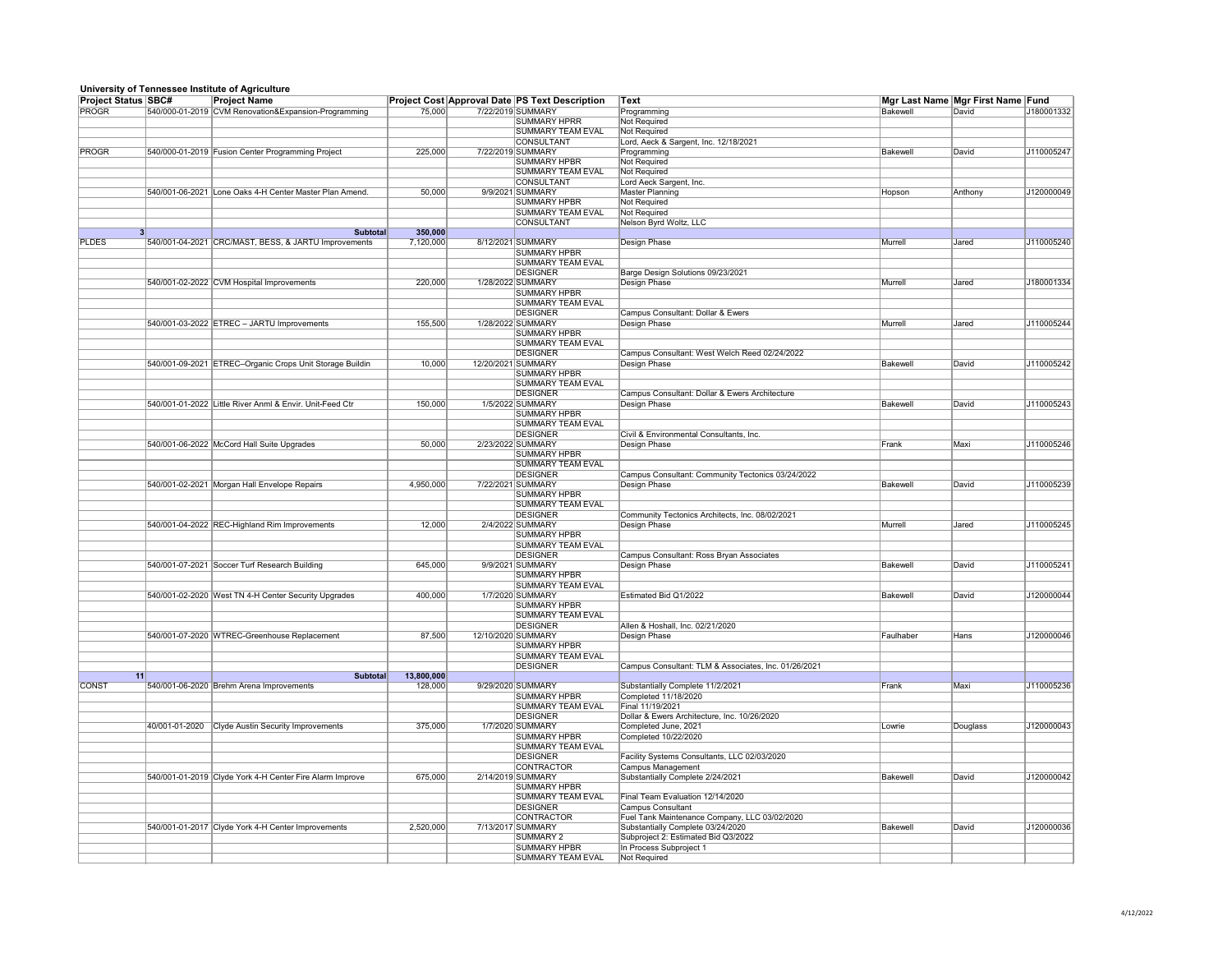## **University of Tennessee Institute of Agriculture**

|                            | <u>silivologiy ol Tollilooddo lilotitato ol Agribaltaro</u> |             |                                                       |                                                                |          |                                   |            |
|----------------------------|-------------------------------------------------------------|-------------|-------------------------------------------------------|----------------------------------------------------------------|----------|-----------------------------------|------------|
| <b>Project Status SBC#</b> | <b>Project Name</b>                                         |             | <b>Project Cost Approval Date PS Text Description</b> | Text                                                           |          | Mgr Last Name Mgr First Name Fund |            |
|                            |                                                             |             | <b>DESIGNER</b>                                       | Architects, Weeks, Ambrose & McDonald 10/26/2017               |          |                                   |            |
|                            |                                                             |             | <b>CONTRACTOR</b>                                     | Skilled Services Quality Construction 11/25/2019               |          |                                   |            |
|                            | 540/001-03-2018 College of Vet Med Bldg & Cherokee Lab      | 7,700,000   | 7/12/2018 SUMMARY                                     | Estimated Completion Q1/2023                                   | Kaminsky | David                             | J180001327 |
|                            |                                                             |             | <b>SUMMARY HPBR</b>                                   | In Process                                                     |          |                                   |            |
|                            |                                                             |             | <b>SUMMARY TEAM EVAL</b>                              | DDP 09/27/2019                                                 |          |                                   |            |
|                            |                                                             |             | <b>DESIGNER</b>                                       | Smee + Busby Architects 08/23/2018                             |          |                                   |            |
|                            |                                                             |             | <b>CONTRACTOR</b>                                     | Merit Construction, Inc. 09/13/2021                            |          |                                   |            |
|                            |                                                             |             |                                                       |                                                                |          |                                   |            |
|                            | 540/001-05-2022 Cumberland Forest Manager Residence         | 245,000     | 2/22/2022 SUMMARY HPBR                                |                                                                | Lowrie   | Douglass                          | J120000050 |
|                            |                                                             |             | <b>SUMMARY TEAM EVAL</b>                              |                                                                |          |                                   |            |
|                            |                                                             |             | <b>DESIGNER</b>                                       | Oysk3 Architects                                               |          |                                   |            |
|                            |                                                             |             | SUMMARY                                               | Design Phase                                                   |          |                                   |            |
|                            | 540/001-03-2020 CVM-Lab Renovations                         | 725,000     | 8/13/2020 SUMMARY                                     | Substantially Complete 05/23/2021                              | Frank    | Maxi                              | J180001330 |
|                            |                                                             |             | <b>SUMMARY HPBR</b>                                   | Completed 06/04/2021                                           |          |                                   |            |
|                            |                                                             |             |                                                       |                                                                |          |                                   |            |
|                            |                                                             |             | SUMMARY TEAM EVAL                                     | Final 09/03/2021                                               |          |                                   |            |
|                            |                                                             |             | <b>DESIGNER</b>                                       | Sanders/Pace Architecture, LLC 09/22/2020                      |          |                                   |            |
|                            |                                                             |             | <b>CONTRACTOR</b>                                     | Merit Construction, Inc. 02/26/2021                            |          |                                   |            |
|                            | 540/001-01-2021 East TN Animal & Environmental Unit Impr    | 2,885,000   | 4/8/2021 SUMMARY                                      | <b>Estimated Completion Q3/2022</b>                            | Bakewell | David                             | J110005237 |
|                            |                                                             |             | <b>SUMMARY HPBR</b>                                   | Completed 06/04/2021                                           |          |                                   |            |
|                            |                                                             |             | <b>SUMMARY TEAM EVAL</b>                              |                                                                |          |                                   |            |
|                            |                                                             |             | <b>DESIGNER</b>                                       |                                                                |          |                                   |            |
|                            |                                                             |             |                                                       | Sparkman & Associates Arch, Inc. 05/12/2021                    |          |                                   |            |
|                            |                                                             |             | <b>CONTRACTOR</b>                                     | Wright Contracting 02/11/2022                                  |          |                                   |            |
|                            | 540/001-01-2010 East TN Resch & Ed Ctr Improvements         | 1,000,000   | 7/8/2010 SUMMARY                                      | <b>Campus Management</b>                                       | Bakewell | David                             | J110005222 |
|                            |                                                             |             | <b>SUMMARY HPBR</b>                                   | Not Required                                                   |          |                                   |            |
|                            |                                                             |             | <b>SUMMARY TEAM EVAL</b>                              | <b>Not Required</b>                                            |          |                                   |            |
|                            | 540/001-04-2016 Ed Facility & Shooting Range-West TN 4H     | 3,550,000   | 10/13/2016 SUMMARY                                    | Substantially Complete 12/02/2020                              | Bakewell | David                             | J120000035 |
|                            |                                                             |             | <b>SUMMARY HPBR</b>                                   |                                                                |          |                                   |            |
|                            |                                                             |             |                                                       |                                                                |          |                                   |            |
|                            |                                                             |             | SUMMARY TEAM EVAL                                     | <b>Not Required</b>                                            |          |                                   |            |
|                            |                                                             |             | <b>DESIGNER</b>                                       | W.M Whitaker & Associates 04/25/2018                           |          |                                   |            |
|                            |                                                             |             | CONTRACTOR                                            | Mid-South Business Construction 07/15/2019                     |          |                                   |            |
|                            | 540/001-04-2013 Energy & Enviro Science Research Bldg       | 101,000,000 | 12/12/2013 SUMMARY 1                                  | Surge Building - Substantially Complete 01/08/2021             | Luttrell | Benjamin                          | J110005224 |
|                            |                                                             |             | <b>SUMMARY 2</b>                                      | Building - Estimated Completion Q4/2023                        |          |                                   |            |
|                            |                                                             |             | <b>SUMMARY HPBR</b>                                   | In Process                                                     |          |                                   |            |
|                            |                                                             |             |                                                       |                                                                |          |                                   |            |
|                            |                                                             |             | SUMMARY TEAM EVAL                                     |                                                                |          |                                   |            |
|                            |                                                             |             | <b>DESIGNER</b>                                       | Barber McMurry Architects 11/20/2018                           |          |                                   |            |
|                            |                                                             |             | <b>CONTRACTOR</b>                                     | Surge: CM/GC Christman Company 03/04/2019                      |          |                                   |            |
|                            |                                                             |             | CONTRACTOR 2                                          | Building: The Christman Company 02/15/2021                     |          |                                   |            |
|                            | 540/001-03-2021 Food Science Bldg Improvements              | 350,000     | 6/18/2021 SUMMARY                                     | Design Phase                                                   | Lowrie   | Douglass                          | J110005238 |
|                            |                                                             |             | <b>SUMMARY HPBR</b>                                   | Completed 8/6/2021                                             |          |                                   |            |
|                            |                                                             |             |                                                       |                                                                |          |                                   |            |
|                            |                                                             |             | SUMMARY TEAM EVAL                                     |                                                                |          |                                   |            |
|                            |                                                             |             | <b>DESIGNER</b>                                       | Campus Consultant: Dollar & Ewers Architecture 08/09/2021      |          |                                   |            |
|                            | 540/001-01-2014 Little River Research Sta Sewer Upgrade     | 1,400,000   | 7/10/2014 SUMMARY                                     | Design Phase                                                   | Bakewell | David                             | J110005229 |
|                            |                                                             |             | <b>SUMMARY HPBR</b>                                   | Not Required                                                   |          |                                   |            |
|                            |                                                             |             | SUMMARY TEAM EVAL                                     | <b>Not Required</b>                                            |          |                                   |            |
|                            |                                                             |             | <b>DESIGNER</b>                                       | Fulghum Macindoe & Associates, Inc. 08/06/2021                 |          |                                   |            |
|                            |                                                             |             |                                                       |                                                                |          |                                   |            |
|                            | 540/001-05-2021 Lone Oaks 4-H Center Hunter Education       | 130,000     | 7/21/2021 SUMMARY                                     | Subproject 1: Sound Panels Estimated Completion Q1/2022        | Bakewell | David                             | J120000048 |
|                            |                                                             |             | <b>SUMMARY 2</b>                                      | Subproject 2: Site Lighting Design Phase Estimated Bid Q1/2022 |          |                                   |            |
|                            |                                                             |             | <b>SUMMARY HPBR</b>                                   |                                                                |          |                                   |            |
|                            |                                                             |             | <b>SUMMARY TEAM EVAL</b>                              |                                                                |          |                                   |            |
|                            |                                                             |             | <b>DESIGNER</b>                                       | Campus Consultant: TLM Associates 08/19/2021                   |          |                                   |            |
|                            |                                                             |             | CONTRACTOR                                            | Jack Hornsby Electric, Inc. 02/18/2022                         |          |                                   |            |
|                            |                                                             |             | 8/13/2020 SUMMARY                                     |                                                                | Frank    | Maxi                              | J110005235 |
|                            | 540/001-04-2020 McCord Hall Improvements                    | 340,000     |                                                       | Substantially Complete 12/09/2021                              |          |                                   |            |
|                            |                                                             |             | <b>SUMMARY HPBR</b>                                   | Completed 11/24/2020                                           |          |                                   |            |
|                            |                                                             |             | SUMMARY TEAM EVAL                                     |                                                                |          |                                   |            |
|                            |                                                             |             | <b>DESIGNER</b>                                       | Community Tectonics Architects, Inc. 08/27/2020                |          |                                   |            |
|                            |                                                             |             | <b>CONTRACTOR</b>                                     | <b>Campus Management</b>                                       |          |                                   |            |
|                            | 540/001-05-2020 REC-Residence Improvements                  | 190,000     | 9/22/2020 SUMMARY                                     | Substantially Complete 05/17/2021                              | Lowrie   | Douglass                          | J120000045 |
|                            |                                                             |             | <b>SUMMARY HPBR</b>                                   | Completed 10/27/2020                                           |          |                                   |            |
|                            |                                                             |             |                                                       |                                                                |          |                                   |            |
|                            |                                                             |             | SUMMARY TEAM EVAL                                     |                                                                |          |                                   |            |
|                            |                                                             |             | <b>DESIGNER</b>                                       | Community Tectonics Architects, Inc. 10/07/2020                |          |                                   |            |
|                            | 540/001-02-2017 Ridley 4-H Center Improvements              | 9,950,000   | 8/10/2017 SUMMARY                                     | Substanially Complete 06/07/2019                               | Lowrie   | Douglass                          | J120000037 |
|                            |                                                             |             | <b>SUMMARY 2</b>                                      | Substantially Complete 08/03/2020                              |          |                                   |            |
|                            |                                                             |             | <b>SUMMARY HPBR</b>                                   | Completed 10/26/2020                                           |          |                                   |            |
|                            |                                                             |             | <b>SUMMARY TEAM EVAL</b>                              | <b>Not Required</b>                                            |          |                                   |            |
|                            |                                                             |             | <b>DESIGNER</b>                                       |                                                                |          |                                   |            |
|                            |                                                             |             |                                                       | Lyle, Cook Martin 10/24/2017                                   |          |                                   |            |
|                            |                                                             |             | SUMMARY 3                                             | Estimated Bid Q4/2021                                          |          |                                   |            |
|                            |                                                             |             | <b>CONTRACTOR</b>                                     | Rock City Construction 08/20/2018                              |          |                                   |            |
|                            |                                                             |             | CONTRACTOR 2                                          | SouthLand Constructors 09/18/2019                              |          |                                   |            |
|                            | 540/001-02-2018   Vet Med Center - Teaching & Learning Ctr  | 10,710,000  | 7/12/2018 SUMMARY                                     | Esitmated Completion Q2/2022                                   | Bakewell | David                             | J180001328 |
|                            |                                                             |             | SUMMARY HPR                                           | In Process                                                     |          |                                   |            |
|                            |                                                             |             | SUMMARY TEAM EVAL                                     | DDP 02/17/2020                                                 |          |                                   |            |
|                            |                                                             |             |                                                       |                                                                |          |                                   |            |
|                            |                                                             |             | <b>DESIGNER</b>                                       | Sanders Pace Architecture 08/21/2018                           |          |                                   |            |
|                            |                                                             |             | <b>CONTRACTOR</b>                                     | Merit Construction, Inc. 10/05/2020                            |          |                                   |            |
|                            | 540/001-05-2018 West TN 4-H Center Cabins & STEM Center     | 12,250,000  | 7/12/2018 SUMMARY                                     | Estimated Completion Q2/2022                                   | Bakewell | David                             | J120000041 |
|                            |                                                             |             | <b>SUMMARY HPBR</b>                                   | In Process                                                     |          |                                   |            |
|                            |                                                             |             | SUMMARY TEAM EVAL                                     | DDP 11/02/2020                                                 |          |                                   |            |
|                            |                                                             |             |                                                       |                                                                |          |                                   |            |